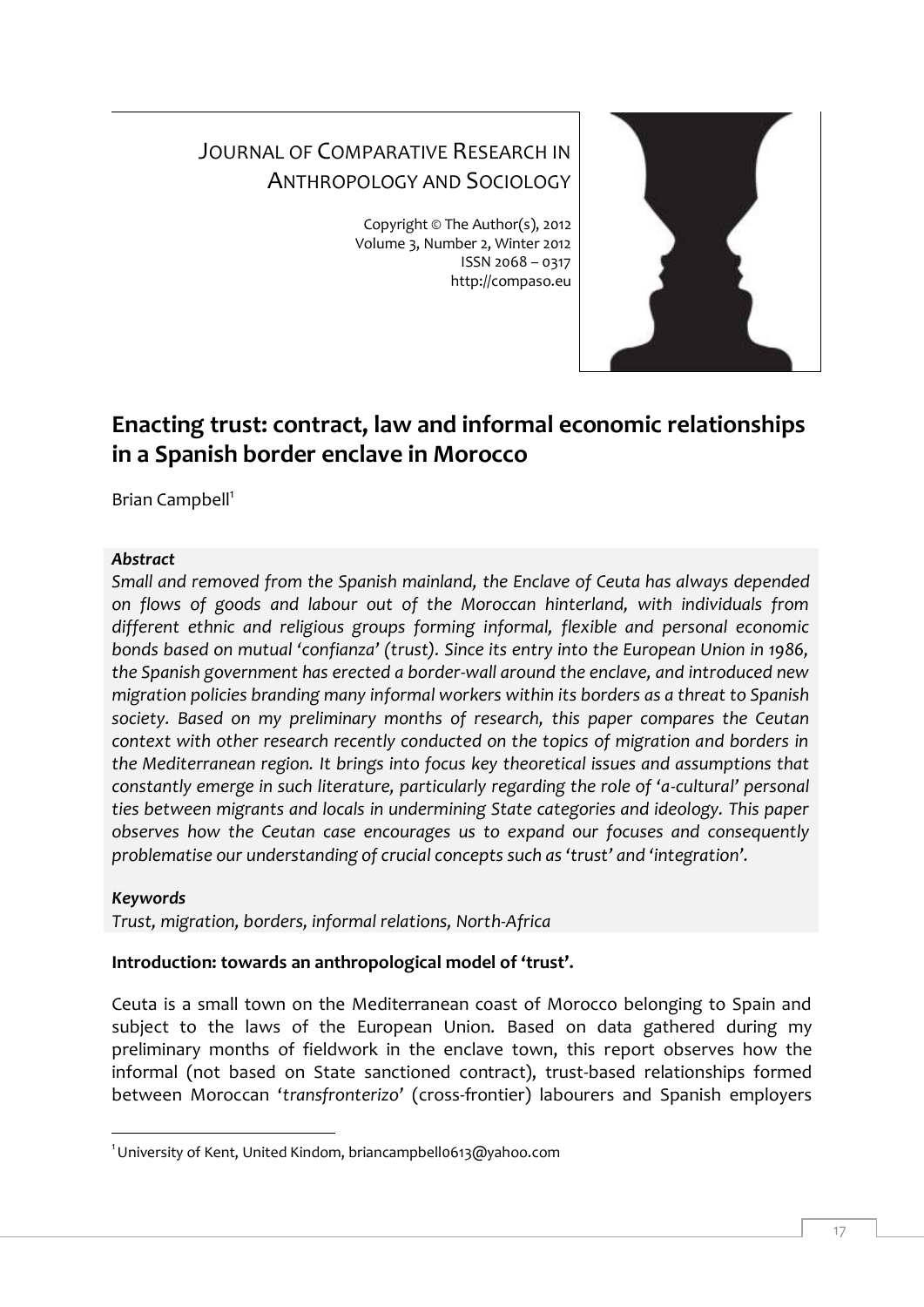focuses our attention on the need for an anthropological theory of trust, which takes into account the historical, contextual, moral and practical aspects of this delicate concept.

To do this, this short report first seeks to outline the Enclave's social and economic context<sup>2</sup>. I focus on the local Ceutan concept of 'tener confianza' (to hold one in trust), an trust-based personal relationship two or more actors, based not on *categorical* or religious affinities, but on the recognition of *individual* skill and trustworthiness ('*ser de confianza'*). Originally formed between Ceutan citizens in times of economic vulnerability, ties of 'confianza' are proving to be the main basis through which Moroccan migrants are employed and integrated in Ceutan economy. By comparing the Ceutan concept of '*tener confianza'* with similar, personal relationships being reported in the Mediterranean, I then seek to bring into focus parallel theoretical issues, frameworks and assumptions that constantly re-emerge in and inform contemporary research on migration and borders conducted in the Northern Mediterranean.

I conclude by observing how the Ceutan concept of '*tener confianza'*, a historical, local discourse which is politically and morally charged (to both locals and anthropologists) challenges existing universalising and a-historical understandings of trust constructed by Sociology and Neo-liberal Economics. This research report does not claim to construct an anthropological model of trust. The data presented here is too limited to successful bolster such an argument. Rather I argue how the Ceutan case invites us to us to ask new questions, expand our focuses and consequently problematise our understandings of crucial concepts such as 'trust' and 'integration'.

## **Pillars of Hercules**

Originally conquered by Portuguese forces in 1415 with the intention to extend the *reconquista* to North Africa, Ceuta was, for most of its history under European rule, a marginal prison-town (*presidio*), constantly lacking in supplies and under attack from Berber and Arab forces (Rezette 1976: 39-56). In the early 20<sup>th</sup> Century, spearheading Spanish colonial enterprise in North Africa, Ceuta ceased being a marginal fort, becoming instead the industrial and trading centre of the Spanish Protectorate. To support its new role, Ceuta required the expansion and creation of new infrastructure, the institution of new administrative and economic services, and, most importantly, labour to keep it all going. The population of the enclave, numbering 13,000 in 1900, increased to 24,000 by 1920, exploding to 51,000 in 1930 (Rezette 1976: 70).

This influx of labour was neither small nor homogenous. Apart from the arrival of now landless Berbers, this influx included Spanish and Arab workers from Tangier, Tetouan and Andalucía, Spanish entrepreneurs, professionals, colonial officials, and the formation of Indian, Jewish and Chinese trading communities (Driessen 1992:5-15, 35-53).

<sup>-</sup> $^2$  This paper, and the fieldwork it is based upon, could not have been realised without the financial aid of the RAI's Emslie Horniman Anthropological Scholarship Fund.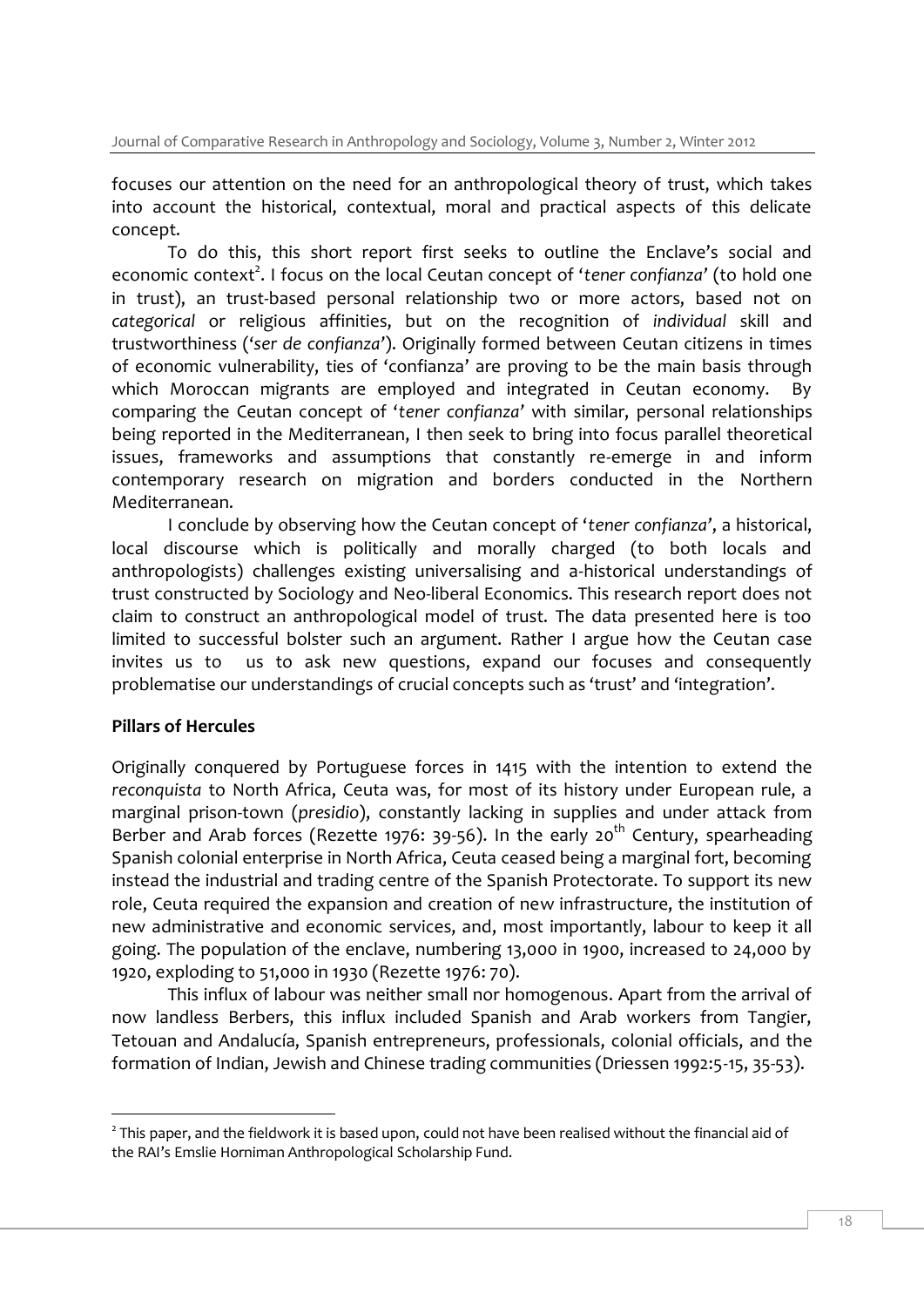Ethnographers of the enclave suggest that, while tensions between the various groups of the enclave existed, the economic marginality and vulnerability of the enclave, especially after the dismantling of the protectorate in the 1950s, meant that individuals from different groups had to engage in long lasting ties based on personal trust (*confianza*) and friendship (*amistad*) (Driessen 1992:24-34). Similarly, some of my older informants claim how despite the dangers of quarry and construction work, or perhaps because of it, Muslim and Christian labourers, locals and migrants formed tightly knit groups that 'held each other in trust' (*nos teníamos en confianza*). "In those times," one informant, a Christian ex-quarry worker, related, "your friend cared little what your name was" (*le daba igual como te llamabas*). By 'name' my informant is actually referring to the *apellido*, or surname, which in Ceuta unmistakably points to one's ethnic and religious background (*cultura*). Within such precarious economic and political contexts, individuals were economically integrated based on recognised and valued characteristics, and not on abstract religious, ethnic or legal categories. "Back then," he continued, "we had real *convivencia*". Similarly, another informant, a successful businessman and prominent member of the local Jewish community (*comunidad*) claimed that, "co*nvivencia* and *confianza* are given at the personal level. It is 'Fulano' and 'Mariam' that hold each other in trust (*que se tienen en confianza*), and not 'Fulano' and 'a Muslim' (*un moro*). *Convivencia* lies at the level of personal friendship (*nivel de personalidades*), and this is above everything (*está encima de todo*). To say I have loads of Muslim friends makes no sense. It is such talk that we hear today, and it scares me".

These statements indicate that ties of '*confianza'* are constituted of three main elements. First, they are formed following the *recognition* of the potential partners' personal qualities and abilities. An individual is contracted because he or she is dependable as an individual, and not because they constitute part of a larger group (ex. Muslim, Christian, migrant.). Trustworthiness is not inevitably nor necessarily dispensed by belonging in a group. It follows then that such personal ties can and do therefore cut across boundaries. As we shall see, 'confianza' is a way through which rights other that those of the state are distributed, and migrants integrated. Secondly, such local, grassroots ways of economic and political association could (and do) run independently of, and sometimes against, those sanctioned by the State. It follows, therefore, that such relationships are 'informal', that is independent of State regulation and legal contracts it insures. Thirdly, ties of 'confianza' are often flexible and silent. The aims, responsibilities, requirements, obligations of the partners were not clearly delineated. The focus was on trust (*confianza*), the assumption that, being a 'trust-worthy (de confianza), one could rely on one's partner to aid and fulfil obligations as necessary. What constitutes trustworthiness, of course, is not set in stone, and are constantly built up and negotiated. This will be a crucial element forcing us to reconsider theories of trust.

#### **The Alien Law of 1985**

In 1985, seeking to join the EU, Spain enacted the notorious Alien Law. Aside from describing migrants as 'social, economic and political problems', it allowed non-Spaniards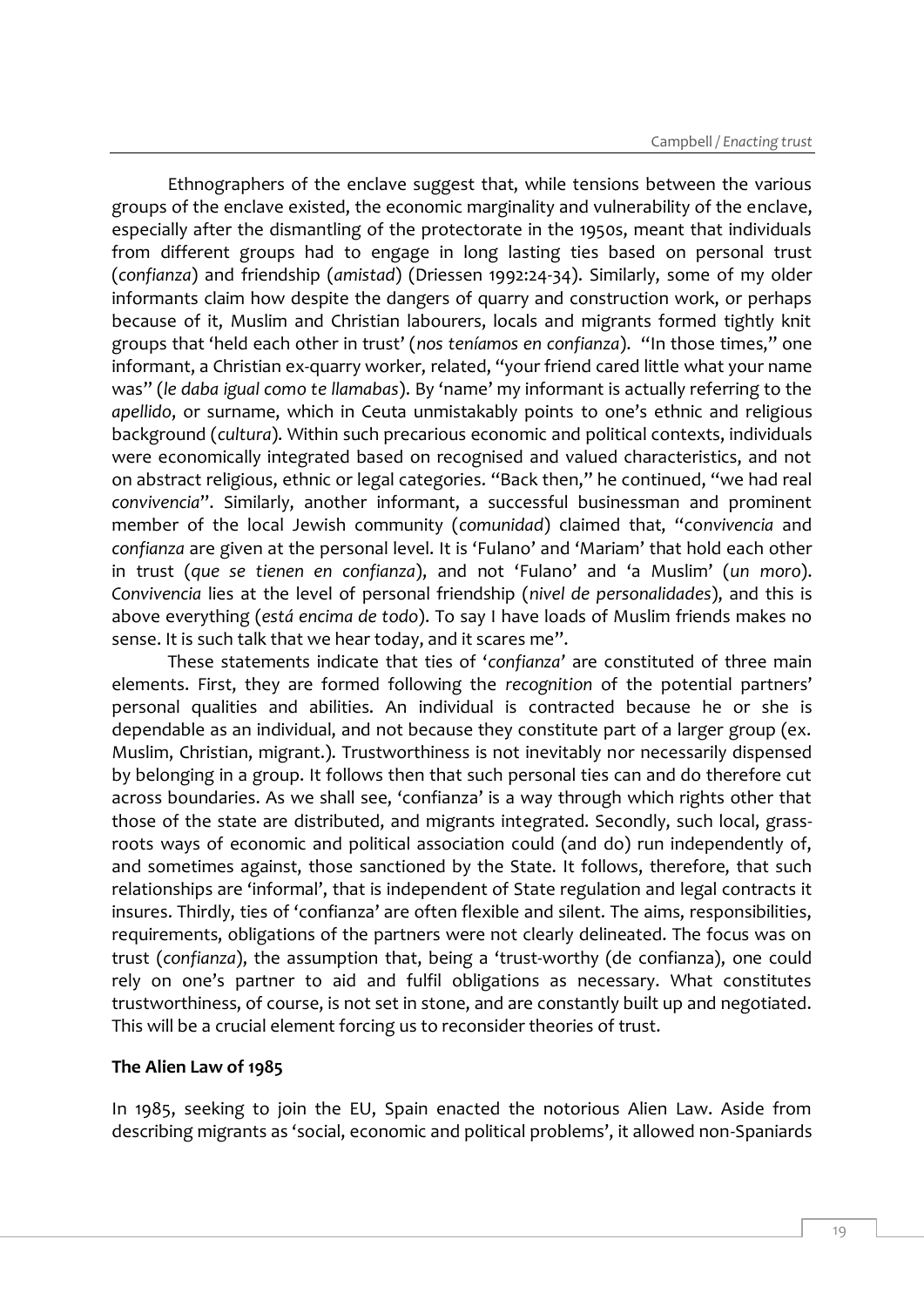only a couple of months to regularise their status through obtaining work contracts and residence permits (Suarez-Navas 1994). For Ceuta, this proved disastrous. Out of the 'resident' 15,000 Muslims, only 2,900 had some form of document conferring the right to live in Spanish territory (Gold 2000:93). In the 1990s, these laws were backed by the erection of a fence around the enclave. Such measures were incompatible with existing economic practices which mainly consisted of flows of labour and goods across borders, and which integrated individuals based on the recognition of personal skill and trustworthiness, and not on their legal or ethnic status. '*Tener en confianza*' became more than a system of evaluation of worth within a vulnerable economic context. It also became, intentionally or not, a system of state resistance.

As most contemporary researchers in the Mediterranean describe in relation to their own field-sites, Ceuta seems to be a paradoxical place (Albahari 2009: 141-52). On the one hand, erection of the border fences and the institution of the alien laws have seen ethnic and urban fear and violence greatly increase (Ortuño 2005). Such means of surveillance and control have created a sense of paranoia, which threatens to collapse the delicate balance of '*convivencia*' – considered by Ceutans to be the basis of peace and order in Ceuta – instead plunging the enclave into anarchy. On the other hand, illegal residence and informal employment remain central to Ceutan economic life, with both locals and migrants, Christians and Muslims, claiming that legal categories remain unfeasible and ineffective ways of creating economic enterprise and determining individuals' personal worth. It is this oscillation between resisting and subscribing to state categories, challenging and accepting the state's definition of trustworthiness that lies at the heart of Ceutan political life.

## **Relational and categorical identities**

In relation to my research in Ceuta, the growing corpus of work on interaction across both physical and socio-cultural borders in the Mediterranean, exhibits similar themes and structures. Suarez-Navas describes how, defying state rules and policies, Andalucian farmers still forge long-term working alliances with migrants based on honesty, diligence (*cumplir*) and trust (*confianza*) (Suarez-Navas 1994:6). Verinis similarly reports how, in rural Greece, the *xenos*, despite being destitute and often legally vulnerable, are seen to display a sense of honesty and reliability Greeks would not show each other. In some cases, these friendships develop into strong bonds of alliance, where migrants are integrated into - and are essential in reproducing - village life through their participation in local instututions including godparenthood, marriage and village governance (Verinis 2007:18-20). Parallel findings in current research being conducted in Malta have reported how African migrants, seen as diligent, strong, and trustworthy, are readily employed by Maltese entrepreneurs (Clough 2009), (Texiere 2006). Finally, Rabinowitz offers an example of how the Israeli co-existence movement encourages personal friendships between Israeli and Palestinian students, aiming to undermine the hostility and fear felt mutually by these groups (Rabinowitz 2001:65-9).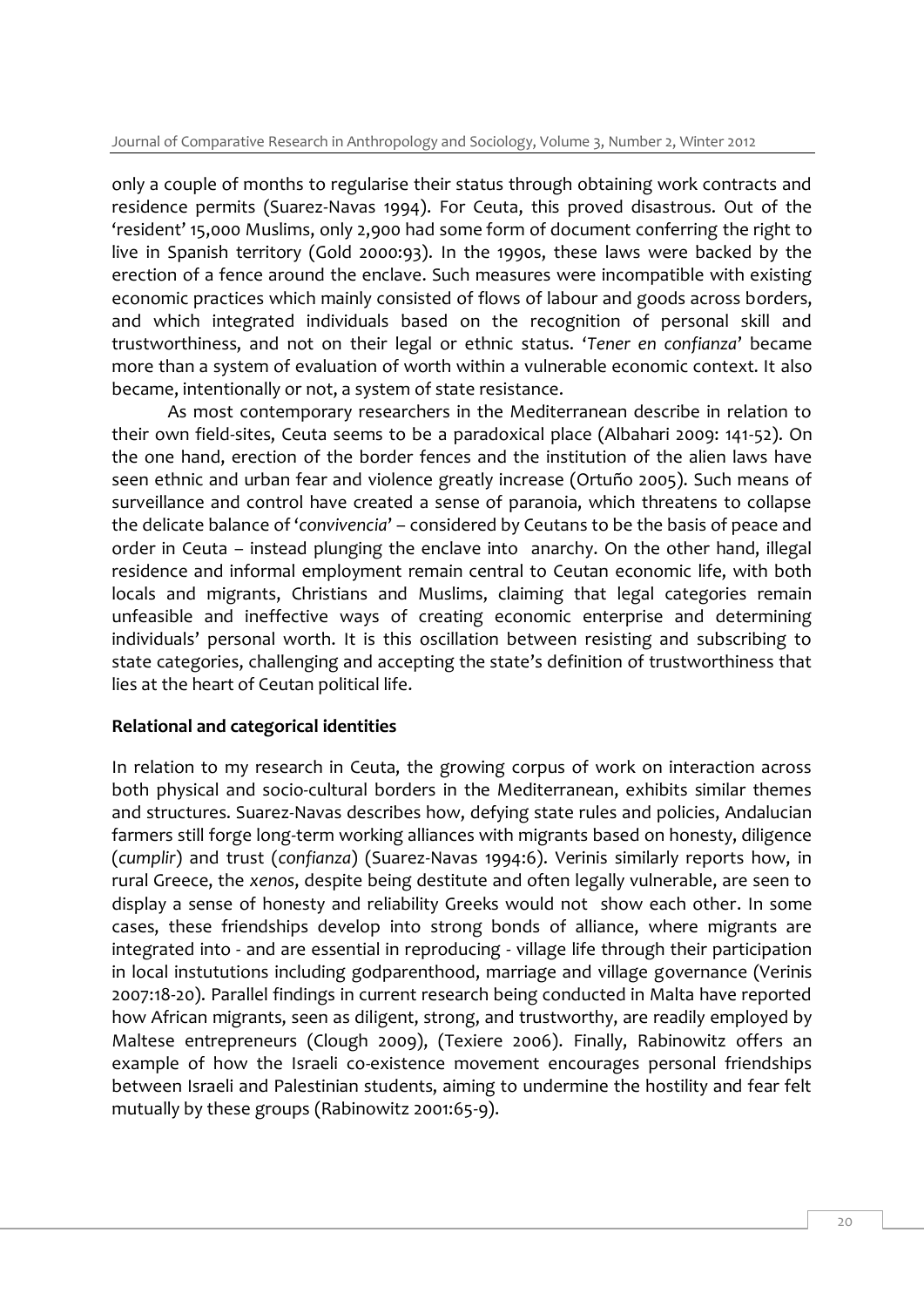This literature, in effect, seems to share a common theme and theoretical framework. Following Craig Calhoun, what these case studies show is that rather than associating with someone based on their belonging to a *category* (I trust you because you are Spanish/Christian/migrant), what Calhoun calls 'Categorical Identities'; interaction is instead claimed to be on the basis of the recognition of *personal* qualities and characteristics (I trust '*you'* because you are trustworthy/honourable/diligent), what he describes as 'Relational Identities' (Calhoun 1994:26). Carrithers makes a similar distinction between 'contemporaries', or "people we know as types" and 'consociates', who he describes as "individuals who we know through deep, personal involvment" (Carrithers 2008:166-8). The latter are ties between actors who cannot be substituted.

#### **Relational identities and 'integration'**

The case of Ceuta provides the opportunity to take this framework further. In all the examples cited above, state-sanctioned categories and ideologies are depicted as passively countered, de-legitimised and traversed through personal networks and friendships. However, in Ceuta, the oscillation between resistance and subscription to state categories seems to indicate that the political set-up might be more complex than that. My observations of informal interactions at the border indicate that, rather than outright resistance to the state (hiding, smuggling), traders seek to establish bonds of trust (*tenerse en confianza*) with the 'good guards' (*buena guardia*) in order to 'semilegitimise' their interactions. In other words, rather than outright resistance, State authority in Ceuta is deconstructed, re-deployed, re-interpreted, extended and distorted by both state and non-state agents alike. Indeed, the distinctions between 'Power' and 'Resistance', which the literature above seems to rely on becomes , theoretically and ethnographically, increasingly problematic.

Furthermore, the more one looks at the concept of 'Relational Identities', the more questionable it becomes. In the above literature, such relational ties are described as being almost 'a-cultural'. Being 'friendly', 'trustworthy', 'diligent' *transcends* cultural groups and subjectivities. It thus provides a tool for discursively resisting state ideology and categories by rendering them superficial and artificial. I do not exclude the possibility that such personal ties might develop into very strong relationships of friendship and alliance, thus integrating migrants through the ascription of rights different than the legal ones granted by the State (Verinis 2007). However, neither can one exclude the fact that being 'friendly' and 'trustworthy' still requires a *shared* understanding of the concept. In the light of Ceuta, where the legal, economic and political disparity between migrants and locals is striking, one cannot but consider the fact that what 'trustworthiness' means might well be defined by the stronger party.

This certainly seems to be the case amongst most migrant-workers I have spoken with. Ibtisam, for example, a Moroccan migrant from Tetuan, arrived in Ceuta 10 years ago having no contacts and knowing very little Spanish. The long narrative of her experience in the Enclave describes her first couple of years, working for different Ceutan families, as difficult, frustrating and full of rough episodes and occurances. After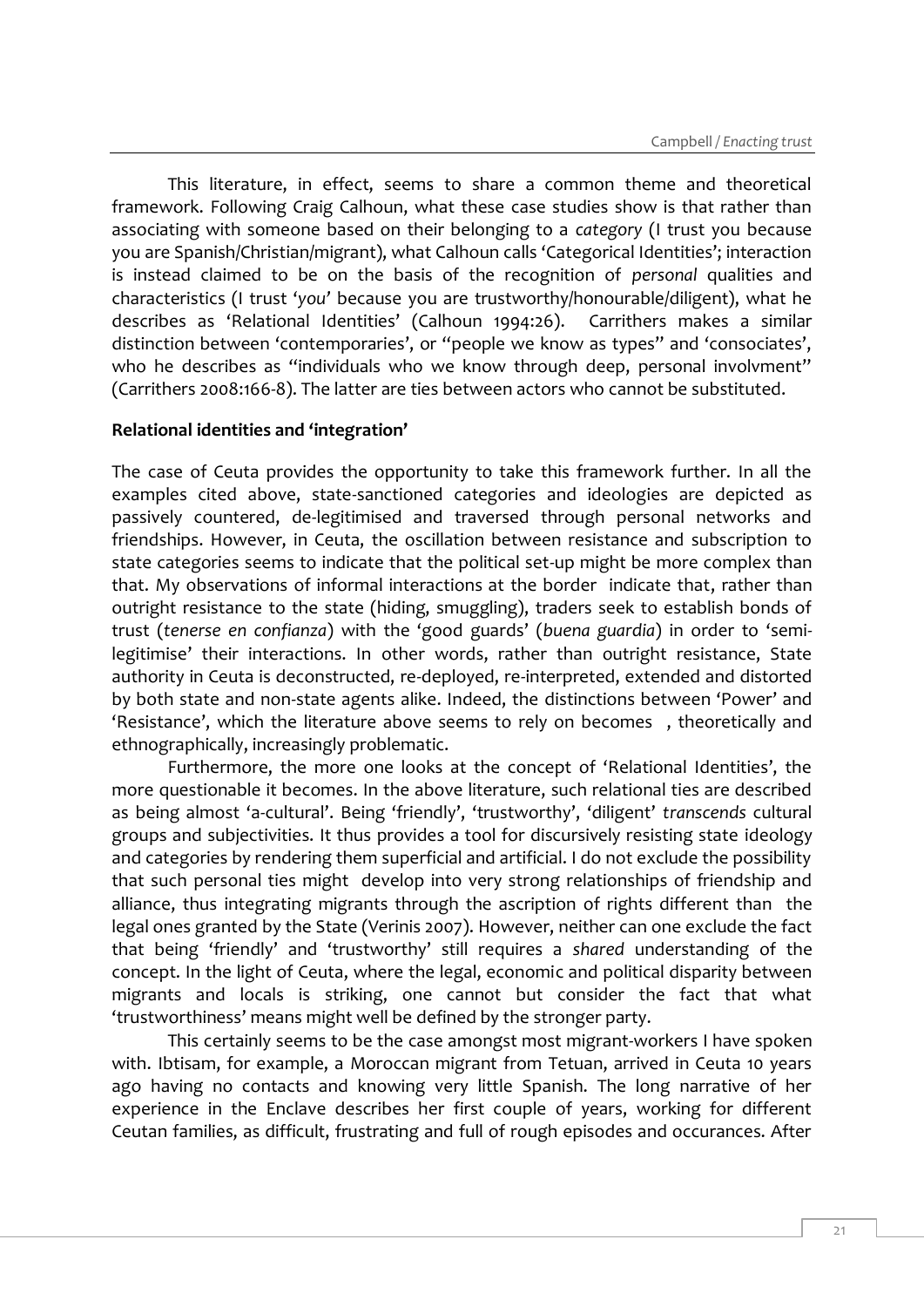years of being decieved, robbed, accused of being a 'muslim thief' and even manipulated into unwittingly playing a central part in a family quarrel, she was finally referrred by a fellow migrant-worker to a 'good family' (*una familia buena*), who respected her work, saw her as trustworthy (*de confianza*) and treated her as one of their own. This Christian family, into which she eventially married, provided her with information and the support to regularise her status legally (*conseguir derechos*). She now uses her legal status as a way to impose contract, seeing her initial period of 'trust-based' relationships as a tense and delicate one, having to conform to every demand so as to be seen as hard-working (*trabajadora*), yet having to hold your own (*poner la cara dura*) to protect one's own integrity. Ibtisam describes other friends of hers who were unable to move beyond the stage of contractless relationships as people who are toiling, or working for nothing (*trabajando para nada*). Other migrants relate similar narratives. Raj, an Indian migrant, like-wise describes his first period in Ceuta as a precarious one, until, finding a good employer and earning his trust as a diligent worker, he finally obtained work permits that now allow him to negotiate with employers as an equal.Engaging into informal trustbased contract-less relationships, in other words, does indeed provide migrants with the oportunity to prove their individual worth, giving them personal access to local social networks and information. Such ties also eventually ascribe migrants what Verinis identifies as non-legal, local rights' (Verinis 2007: 20). However, most migrants I have encountered do *not* consider the acquisition of such trust-based relations enough, and neither are they comfortable living outside the gaze of the state. Indeed, they only see such 'non-legal rights' as a platform from which to then achieve what migrants consider as proper integration (*integración*): legal regularisation and, through that, legal protection in their economic encounters.

Rather than transcending boundaries, in other words, such relational ties might actually reproduce them by mobilising a sense of trustworthiness held and defined by the stronger group. This also leads us to revise our own understandings of concepts such as 'integration' and, more importantly, 'trust'.

It would be easy to accuse Spanish employers as capitalising on such informal ties of 'confianza' to extract and exploit such cheap labour, yet it must be also said that such tense relationship may be perpetuated by Ceutan employers. The problem is not necessarily one of intentional exploitation but of reproducing structures which seem fair and just, but are inherently unequal. Towards the start of my fieldwork, Juan, a Ceutan Christian high-school teacher, had had in his employ a 'trustworthy' '*muchacha'* (lit. Girl – a domestic worker). Having worked with Juan's family for more than 10 years, he regarded her as a 'friend of the family' (*una mas*). He paid her what he thought was an amazing wage compared to other Ceutan employers, offering her food, transport and medical assistance. Juan was one of the few Ceutan employers who, moved by the State's renewed effort to contractualise (and tax) transfronterizo labour in 2011, sought to regularise his '*muchacha'*. He found out that the wage they had informally agreed upon was a 160 Euro (weekly) short of the national minimum wage. Other informants of mine who too sought to regularise their workers also found that they were over-working them (10-9hours a day). A later interview with the Moroccan labourer revealed that she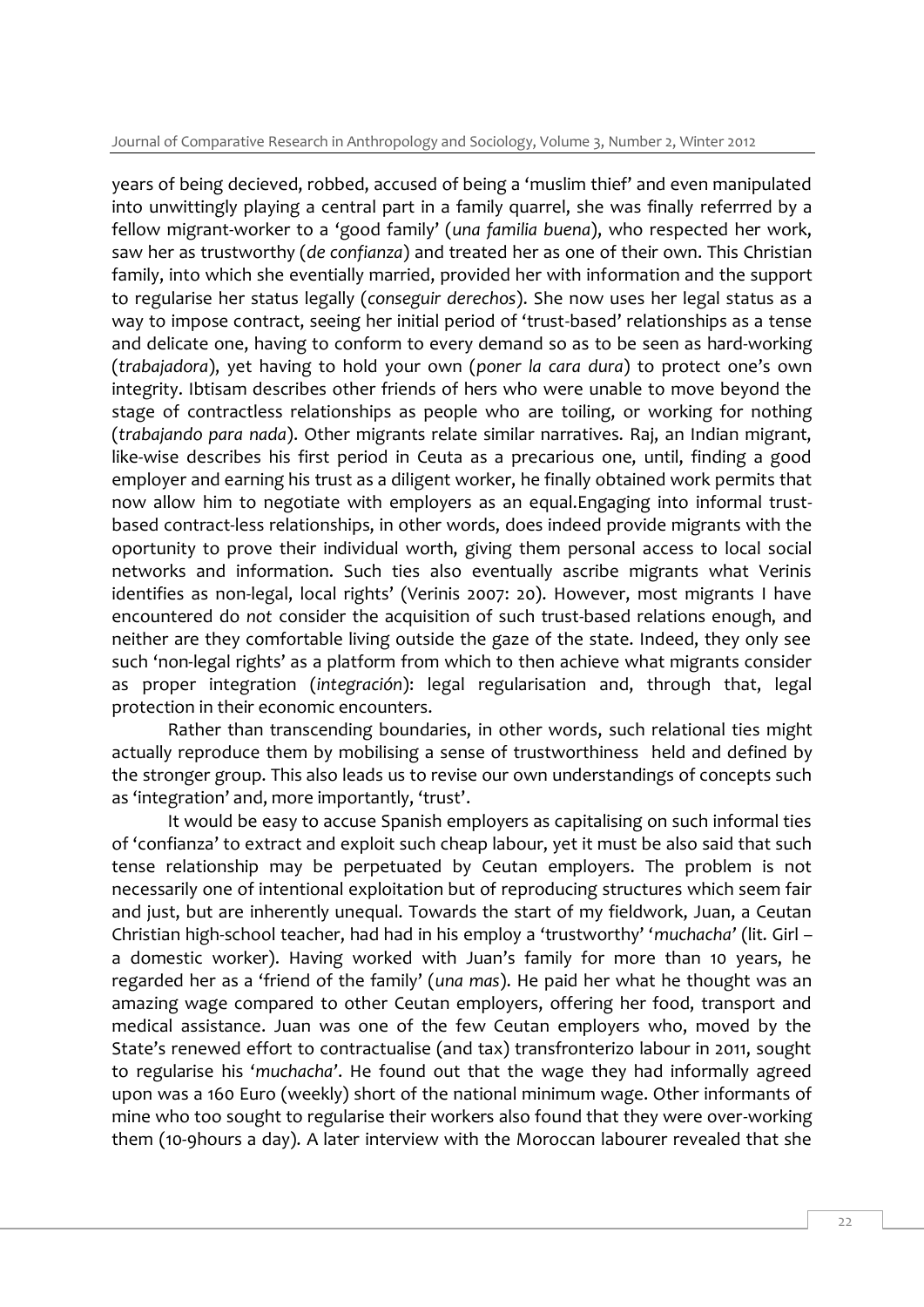had known about this all along, but was afraid to '*poner la cara dura'* and speak up for an increased wage. The silences and innacuracies of trust-based relationships often lead to the reproduction of exploitative engagments where one party, voluntarily or not, is stucturally very much disadvantaged. It is no wonder then, that, in order to control ties of 'confianza' the State insisted that its aim was that of securing transfronterizo rights (and not to tax informal labour in times of acute financial crisis).

#### **Problematising trust**

In economic anthropology, trust tends to be ignored, or at best implicit in our theoretical frameworks. However, trust has explicitly been a central object of inquiry in both neoclassical economics and Sociology, where it is inadvertently seen as a positive, altruistic and collective trait essential for a thriving civil society and prosperous economy. Without trust, in turn based on the institutionalisation of collective values, Eric Ulslaner and Talcot Parsons argue civil society would atrophy and corruption spread (Uslaner 2002), (Misztal 1996:65-72). In a recent work, Fukuyama similarly makes the distinction between Low-Trust and High-Trust societies. He describes trust as a cultural resource that makes economies efficient and flexible by by-passing the rigid ascription of roles and duties laid down and enforced by contract (Fukuyama 1995).

In relation to Ceuta, as we have seen, this literature fails to consider that in excluding contract, state and legal protection, such informal ties based on 'trust' lay themselves open to economic vulnerability and exploitation. Trust might indeed boost production, but it might also be used as a moral force defined by the stronger party to extract labour and energy from the migrant. Second, such 'trust' based relationships, in by-passing Spanish labourers, are more likely to create hostile rather than peaceful societies. The concept of '*tenerse en confianza*' implies both intimacy between consociates and the exclusion of non-members. The success of the anti-migrant (often slipping into anti-muslim and anti-moroccan) Gil party in the enclave was the product of such ties. Thirdly, this literature describes societies as either inherently trust-based or not. The case of Ceuta however, suggests a more complex reality. Individuals belonging to categories which are seen to be mutually hostile and exclusive (ex. Spanish – Moroccan, Christian – Muslim) often still engage into personal friendships that are seen to transcend such boundaries. Rather than being either inherently trust-based or suspicious, however, such relationships often oscillate between what we have above described as 'Relational' and 'Categorical' ways of thinking. Such oscillations occur on a daily basis in Ceuta. Countless friendships often break down, with the personal insult suffered (such as not being invited to a muslim friend's wedding, or being passed over for promotion) locally attributed to and magnified by the 'other's' religion or inaccesbily closed-minded way of thinking (*cultura*). On the other hand, Moroccan labourers or work colleagues, despite being described as lazy, thieving and closed-minded (*candados*), are often contracted, sometimes resulting in strong friendships, as this paper has illustrated.

Such literature, in conclusion, fails to point out that its universalistic claims to 'trust' and 'healthy civil societies' are very much based on formalist, neo-classical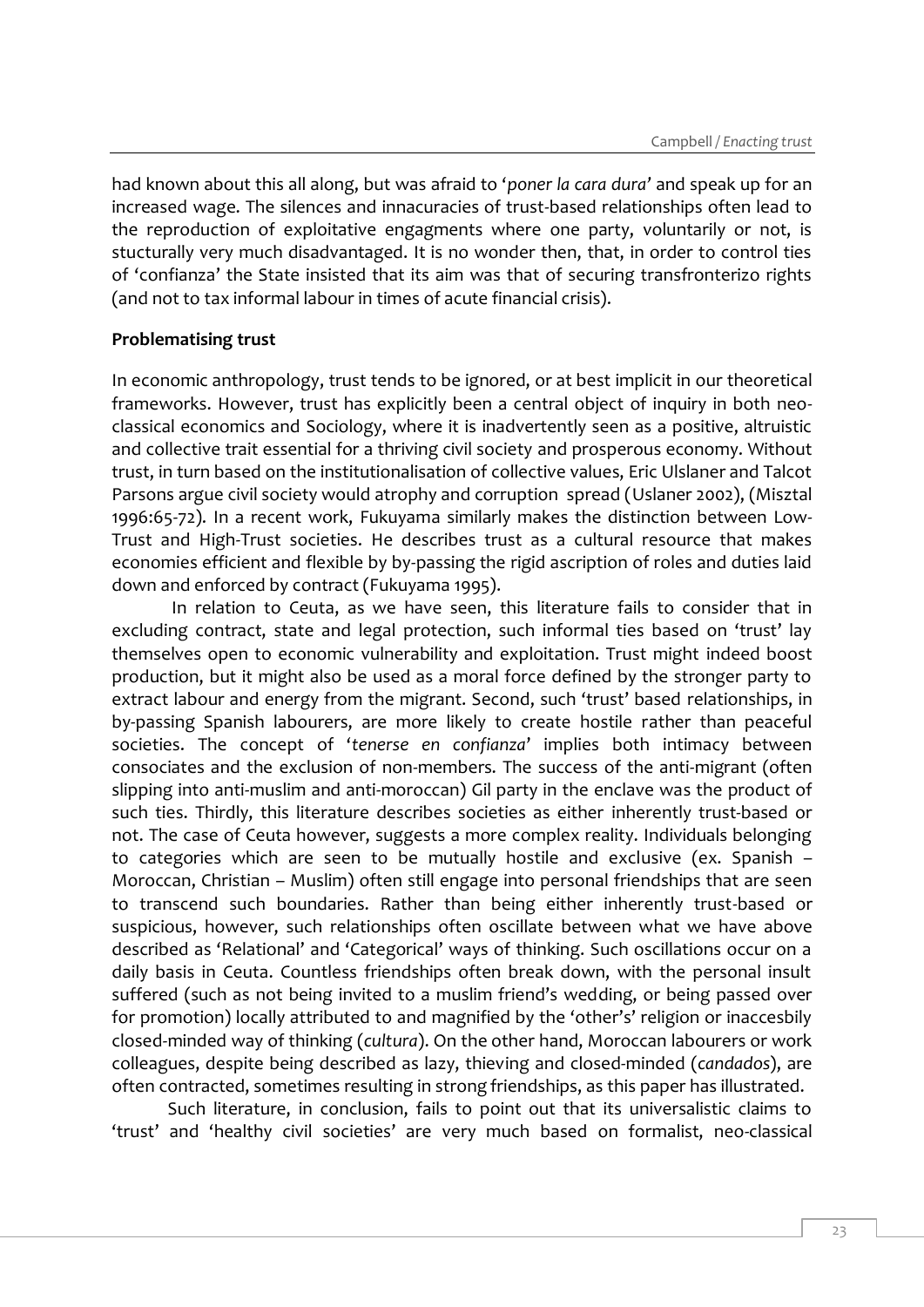economics and western philosophical traditions. Trust, can adopt different roles in different socio-economic contexts, and it is in this light that this research calls for a problematision of the notion of trust in order to offer an anthropological interpretation sensitive to its complex moral and political dimensions.

## B I B L I O G R A P H Y

- Albahari, Maurizio. 2009. Between Mediterranean Centrality and European Periphery: Migration and Heritage in Southern Italy. *Journal of Euro-Mediterranean Studies*, 1(2): 141-162.
- Calhoun, Craig. 1994. *Social Theory and the Politics of Identity*. Oxford: Blackwell Publishers.
- Carrithers, Michael. 2008. From Inchoate Pronouns to Proper Nouns: A theory Fragment with 9/11, Gertrude Stein, and an East German Ethnography*. History and Anthropology,* 19(2): 161-186.
- Clough, Paul. 2009. Conflict Resolution amongst African Irregular Immigrants: the micropolitics of inter-cultural respect. Paper given at *MedNet Workshop of EASA* , Athens: 10<sup>th</sup> November.
- Driessen, Henk. 1992. *On the Spanish-Moroccan Frontier: A study in Ritual, Power and Ethnicity*. New York: Berg Press.
- Gold, Peter. 2000. *Europe or Africa?* Liverpool: Liverpool University Press.
- Fukuyama, Francis. 1995. *Trust: Social Virtues and the Creation of Prosperity*. New York: Free Press.
- Misztal, Barbara. 1996. *Trust in Modern Society: The Search for the Bases of Social Order*. Oxford: Blackwell Publishers.
- Ortuño J.M. 2005. Migration, asylum and Security: The case of Ceuta and Melilla. Paper presented at *Border challenges in an Enlarged EU conference. Sliema: Malta, 9th – 10th December.*

Rabinowitz, Stephen. 1998. Risk, Rationality and Trust: Relations between Palestinians and Israelis in Natzerat Illit. A. Orit, E. Herzog, H. Goldberg, E. Marx (eds). *Studies in the Anthropoloy of Israel, eds.* Tel Aviv: Tcherikover Publishers, pps. 321-354.

- Rezette, Robert. 1976. *The Spanish Enclaves in Morocco.* Paris: Nouvelles Editions Latines.
- Suarez-Navas, Liliana. 1994. Law and Surveillance in Non-Core Europe*.* Paper presented at *Annual Meeting of the American Anthropological Association, USA December 1-4 th .*
- Texeire, Fiona. 2006. At the Gates of Fortress Europe. *Rennes: Institute of Political Studies.*
- Uslaner, Erik. 2002. Trust and Corruption. Paper presented at *Annual Meeting of the American Political Science Association. Boston, 29th August – 1 st September 2002.*
- Verinis, James. 2007. Contemporary European regionalisms and Social Ties: Recent Migration, Neo-Rurality and Opportunities for Ethnography in the Greek Countryside. *Journal of Mediterranean Studies,* 17(2).